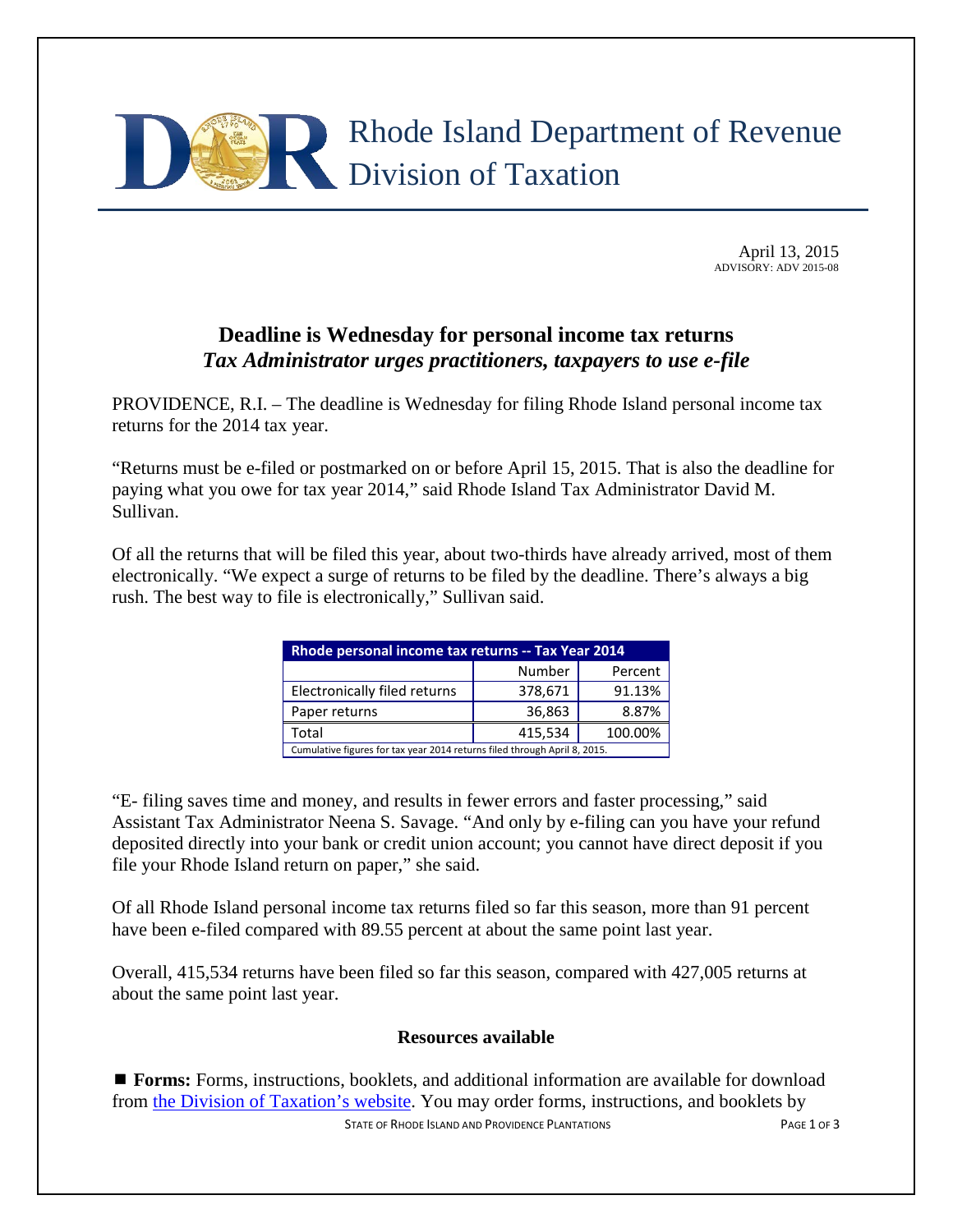calling (401) 574-8970. Forms, instructions, and booklets can be picked up by visiting the agency's first-floor lobby, One Capitol Hill, Providence, between 8:30 a.m. and 4:00 p.m. business days.

**Preparers:** There are many certified public accountants, enrolled agents, public accountants, registered tax return preparers, and other paid preparers in the Rhode Island area who are available to prepare and file your federal and state returns. For information about locations and times of volunteer tax preparers, call the United Way of Rhode Island's helpline at 211 or [use its](http://www.211ri.org/) [website.](http://www.211ri.org/) For information on the Volunteer Income Tax Assistance (VITA) program, call toll-free at 1-800-906-9887, or [use the IRS website.](http://www.irs.gov/Individuals/Free-Tax-Return-Preparation-for-You-by-Volunteers) For information on the AARP Tax-Aide program, call toll-free at 1-888-227-7669, or use its [website.](http://www.aarp.org/money/taxes/aarp_taxaide/)

**Free File:** The Division of Taxation's website includes links to a number of online tax [preparation programs](http://www.tax.ri.gov/misc/efile.php) that allow low-income and other eligible taxpayers to prepare and e-file their federal and Rhode Island personal income tax returns at no charge. Taxpayers must first meet the eligibility requirements, then read each program's terms and conditions carefully.

**Extensions:** If you can't file your Rhode Island personal income tax return by the April 15 deadline, you can file for an automatic six-month extension. It'll push your filing deadline out to October 15, 2015. The extension is for resident and nonresident returns. For information about how to make a proper estimate when filing for an extension, please [click here.](http://www.tax.ri.gov/newsletter/Rhode%20Island%20Division%20of%20Taxation%20newsletter%20-%202nd%20Q%202013.pdf)

If you are not required to make a payment by April  $15$  – because your calculations show that you paid in a sufficient amount last year, for example – don't file the Rhode Island extension form, but when you file your Rhode Island return by the October 15 extended due date, attach a copy of your federal extension application.

 If you have a balance due, you still must pay what you owe by April 15 or face penalty and interest charges. Remember: It's an extension of the time to file, not of the time to pay. If you'll have a balance due, file [Form RI-4868](http://www.tax.ri.gov/forms/2014/Income/2014%20RI-4868.pdf) on paper. (If you'll have a balance due and [pay it by credit card,](http://www.tax.ri.gov/misc/creditcard.php) you don't have to file a Form RI-4868. A third-party fee is charged when you pay by credit card.)

 If you can't pay what you owe by April 15, file anyway to avoid the failure-to-file penalty – and enter into an agreement to pay over time, in installments. To learn more about such payment plans, call the Tax Division's Compliance & Collections section, at (401) 574-8941 from 8:30 a.m. to 4:00 p.m. business days. (Have a copy of your return handy when you call.)

**Refund Guide:** The Division of Taxation has posted this year's version of the "Guide to" [Tax Refunds."](http://www.tax.ri.gov/Tax%20Website/TAX/notice/Guide%20to%20Refunds%202015.pdf) It includes information on how to check the status of your refund; what to do when a direct deposit goes astray; why your refund amount may be more – or less – than you expected; and common errors that lead to refund delays. The average refund so far this season is \$521, compared with \$549 at about the same point last filing season.